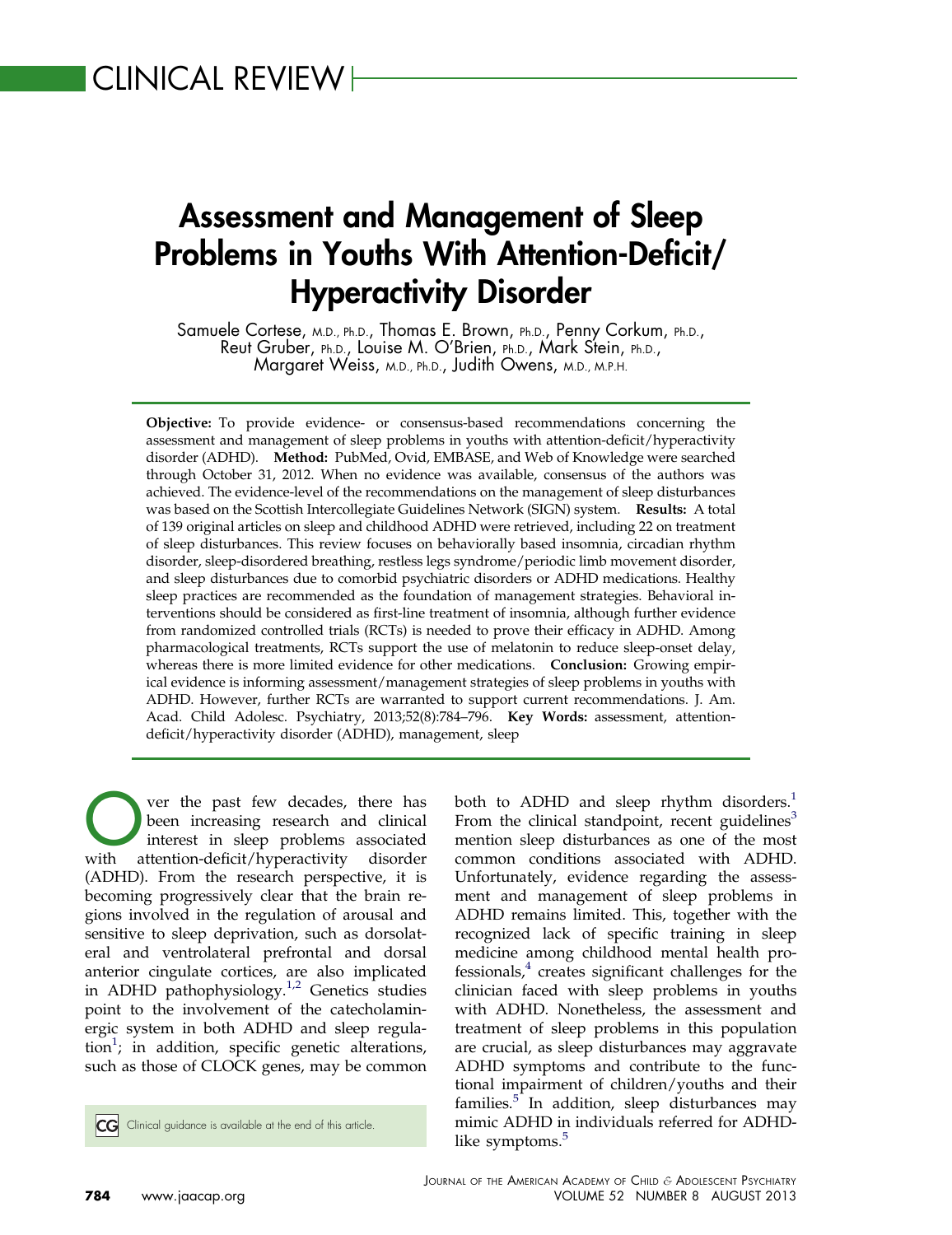This paper presents evidence-based recommendations for the assessment/management of sleep problems in youths with ADHD. When no empirical evidence was available, recommendations were based on the consensus of the authors.

# **METHOD**

PubMed, Ovid, EMBASE, and Web of Knowledge were searched from their inception to October 31, 2012 (search strategy available from corresponding author). We opted not to search for unpublished, non–peerreviewed data because, as pointed out by the Cochrane group, $6$  the inclusion of unpublished data may introduce bias. Grades of evidence for recommendation on the management of sleep problems were assessed using the Scottish Intercollegiate Guidelines Network (SIGN) system [\(http://www.sign.ac.uk/\)](http://www.sign.ac.uk/). When no or scant empirical data were available, recommendations were based on consensus among the authors, achieved as per the Delphi method.<sup>7</sup>

# LITERATURE SEARCH RESULTS

After selection, 139 original articles were retained, including 22 papers on treatment (Figure 1). Building on this body of evidence, the following sections present our recommendations, preceded by an introductory section on sleep problems in youths with ADHD.

# SLEEP PROBLEMS IN YOUTHS WITH ADHD

As many as 70% of children with ADHD have been reported to display mild to severe sleep problems.[8](#page-11-0) Prevalence rates differ as a function of ADHD subtype (highest prevalence in the combined subtype, $9$  although sleepiness may be more frequent in the inattentive subtype<sup>[5](#page-11-0)</sup>), psychiatric comorbidities, and medication use (both increasing the prevalence of sleep problems)<sup>[9](#page-11-0)</sup>.

FIGURE 1 Flow chart showing the results of the search (performed August 18, 2012, and updated October 31,2012). Note: <sup>a</sup> Pubmed (Medline): 1,114; OVID databases PsycInfo þ Ovid Medline þ EMBASE þ EMBASE CLASSIC: 3,892; WEB OF KNOWLEDGE (Web of science [science citation index expanded], biological abstracts, biosis, food science, and technology abstracts): 2,254. <sup>b</sup>From updated search on October 31, 2012.

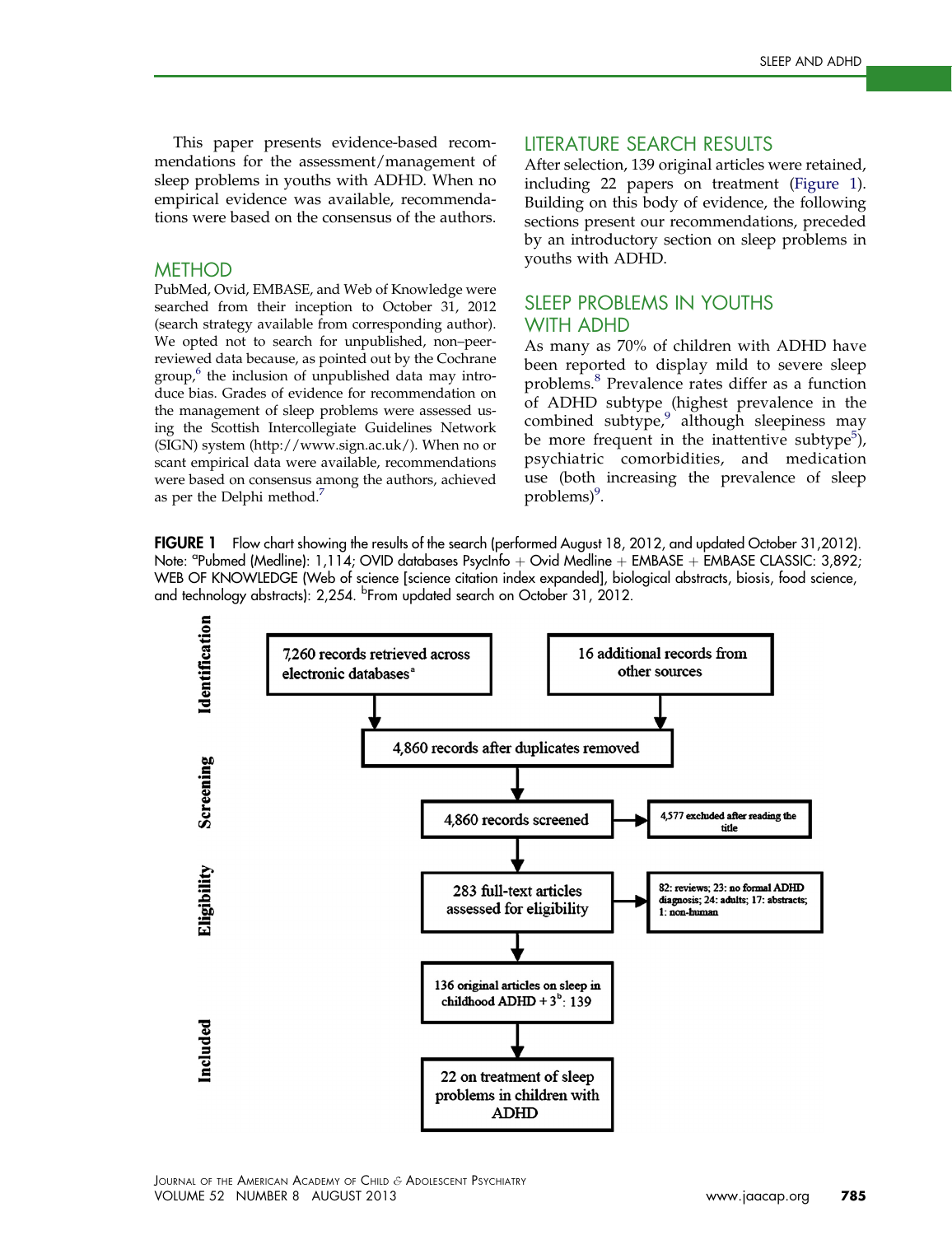<span id="page-2-0"></span>The most recent meta-analysis on sleep in  $ADHD<sup>10</sup>$  $ADHD<sup>10</sup>$  $ADHD<sup>10</sup>$  found that children and/or their parents reported bedtime resistance, sleep-onset difficulties, night awakenings, difficulties with morning awakenings, sleep breathing problems, and daytime sleepiness significantly more than healthy comparison individuals. Although there is no sleep problem specific to  $ADHD<sub>i</sub><sup>8</sup>$  $ADHD<sub>i</sub><sup>8</sup>$  $ADHD<sub>i</sub><sup>8</sup>$  the most commonly reported is "difficulty falling asleep."<sup>[8](#page-11-0)</sup>

Causes of Sleep Problems in Children With ADHD "Sleep problems" refers to nonspecific sleeprelated complaints (e.g., sleep-onset difficulties) that may be caused by several mutually exacerbating conditions. For example, prolonged sleep onset may be due to the following:

- One or more specific sleep disorders, such as behaviorally based insomnia, circadian rhythm sleep disorder, or restless legs syndrome (Table 1 provides a description of the most common sleep disorders in childhood); the prevalence of specific sleep disorders in ADHD has been inadequately investigated
- Poor sleep practices (e.g., use of electronics before bedtime)
- Psychiatric comorbidities (e.g., mood/anxiety disorders)
- Associated medical conditions and their treatments (e.g., asthma, obesity)
- Medications
- ADHD per se (children/youths with ADHD may find it difficult to slow down their thoughts to settle for sleep, with consequent sleep-onset delay<sup>[5](#page-11-0)</sup>)

Therefore, the key to the management of sleep problems in ADHD is an accurate differential diagnosis.

# ASSESSMENT OF SLEEP PROBLEMS IN CHILDREN WITH ADHD IN THE MENTAL HEALTH SETTING

We recommend a baseline sleep evaluation during the initial assessment of ADHD as well as regular systematic screening for sleep problems as a necessary component of ongoing ADHD care. Although this review focuses on the management of sleep problems in children with an established diagnosis of ADHD, it is important to bear in mind that sleep disorders may mimic ADHD symptoms. Therefore, it is fundamental to screen for sleep disorders also in children referred for ADHD-like symptoms who do not have a diagnosis of ADHD, as treatment of the primary sleep disorder may reduce or even eliminate such symptoms.

The initial screening should include questions exploring sleep complaints, such as the

|  | <b>TABLE 1</b> Most Relevant Childhood Sleep Disorders |  |  |  |  |
|--|--------------------------------------------------------|--|--|--|--|
|--|--------------------------------------------------------|--|--|--|--|

| <b>Disorder</b>                    |                                                                                                                                                                                                                                                                                             |
|------------------------------------|---------------------------------------------------------------------------------------------------------------------------------------------------------------------------------------------------------------------------------------------------------------------------------------------|
| Insomnia                           |                                                                                                                                                                                                                                                                                             |
| Sleep-onset<br>association type    | Falling asleep in a reasonable time is possible only if is associated with a specific form of stimulation<br>(e.g., watching TV) or setting (e.g., parents' bed). The associations are highly problematic or<br>demanding.                                                                  |
| Limit-setting type                 | Parental difficulty in setting limits and managing behavior. When limits are instituted, sleep onset is<br>not delayed.                                                                                                                                                                     |
| Delayed sleep phase<br>syndrome    | Delay in the habitual sleep wake times relative to conventional or socially acceptable times. When<br>allowed to choose their preferred schedule, patients exhibit normal sleep quality/duration.                                                                                           |
| Night wakings                      | Brief arousals from sleep are common in infancy and childhood. Those who develop inappropriate<br>sleep association to fall asleep (see above) also have difficulty self-soothing after the arousals during<br>the night and thus alert their parents (crying, going into their bed, etc.). |
| Partial arousal<br>parasomnias     | Concomitant presence of behaviors of the waking phase and deep sleep state. They occur within 1-2<br>hours after sleep onset and are characterized by retrograde amnesia, autonomic or skeletal muscle<br>disturbance. The child has the appearance to be awake but (s)he is not.           |
| Rhythmic movement<br>disorders     | Repetitive movements of large muscles occurring mainly during sleep-wake transitions.                                                                                                                                                                                                       |
| Sleep disordered<br>breathing      | A group of disorders characterized by abnormalities of respiratory pattern or the quantity of ventilation<br>during sleep. The most common of these is obstructive sleep apnea.                                                                                                             |
| Restless legs syndrome             | Irresistible urge to move the legs, often accompanied by uncomfortable sensations which are relieved by<br>movement and worse in the evening or night and at rest.                                                                                                                          |
| Periodic limb<br>movement disorder | Periodic episodes of repetitive and stereotyped limb movements during sleep, often associated with a<br>partial arousal or an awakening.                                                                                                                                                    |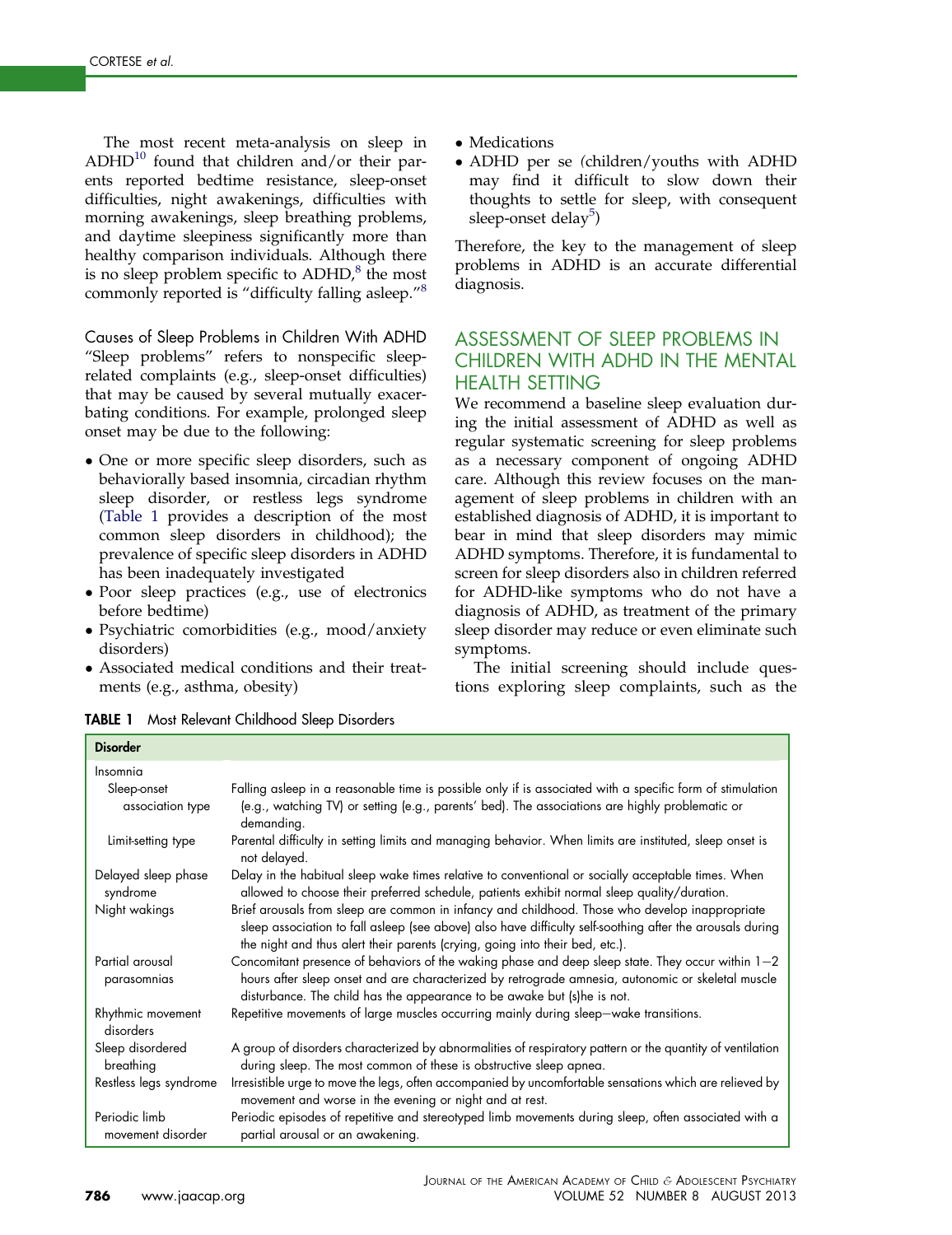5-item instrument known as BEARS (B  $=$ Bedtime issues,  $E = Excessive$  daytime sleepiness,  $A =$  night Awakenings,  $R =$  Regularity and duration of sleep,  $S =$  Snoring)<sup>[11](#page-11-0)</sup> and the use of specific sleep questionnaires, such as the Children's Sleep Habits Questionnaire,<sup>[12](#page-11-0)</sup> which can explore in more detail sleep symptoms. If sleep complaints are found, we suggest to ask the parent and/or child (depending on the child's age and ability level) to complete a 2-week sleep diary to gather information on the sleep–wake patterns. A graphic sleep diary [\(http://www.sleepfoundation.org/](http://www.sleepfoundation.org/)) is preferable to information in written format. The diagnosis of sleep disorders should be based on formal criteria, such as those of the International Classification of Sleep Disorders (ICSD), 2nd ed.<sup>[13](#page-11-0)</sup> Although some disorders can be assessed with a clinical interview, the diagnosis of other disorders, such as sleep apnea or periodic limb movement (PLM) disorder [\(Table 1\)](#page-2-0), requires polysomnography (PSG) (Table 2 describes PSG and other objective diagnostic tools). The Multiple Sleep Latency Test can be used to provide an objective measure of an individual's level of daytime sleepiness and is typically used to diagnose narcolepsy or other hypersomnias. Although PSG and MSLT are performed by a sleep specialist, less intensive

objective tools, such as actigraphy or related devices as the Zeo sleep system ([http://www.](http://www.myzeo.com/sleep/) [myzeo.com/sleep/](http://www.myzeo.com/sleep/)), might be more easily implemented in the clinical practice of the mental health professional in the future.

# ASSESSMENT OF SPECIFIC SLEEP DISORDERS/CONDITIONS

#### Behaviorally Based Insomnia

(Note: Because the term "behavioral insomnia" will disappear from the next edition of the ICSD, here "insomnia" refers to sleep-onset association and limit-setting disorders [\[Table 1\]](#page-2-0)).

If impairing symptoms of insomnia are reported during the screening phase, a 2-week sleep diary should be kept to more clearly identify behaviors and patterns associated with insomnia (for diagnostic criteria of insomnia, see the American Acedemy of Sleep Medicine criteria<sup>13</sup>). Because individuals with ADHD may have night-to-night variability in their sleep patterns, $14$  it is important to confirm that symptoms have been present over time (>3 months). In general, a sleep study is not indicated unless specific symptoms suggestive of sleep-disordered breathing (i.e., frequent snoring) or sleep-related movement disorders (e.g., kicking movements) are also present.

| <b>Technique</b>                      | <b>Description</b>                                                                                                                                                                                                                                                                                                                                                            | Useful for the diagnosis of:                    |
|---------------------------------------|-------------------------------------------------------------------------------------------------------------------------------------------------------------------------------------------------------------------------------------------------------------------------------------------------------------------------------------------------------------------------------|-------------------------------------------------|
| Polysomnography (PSG)                 | Recording during sleep of physiologic parameters including:<br>Brain electrical activity                                                                                                                                                                                                                                                                                      | Sleep disordered breathing<br>disorders         |
|                                       | Eye and jaw muscle movement                                                                                                                                                                                                                                                                                                                                                   | Sleep-related movement<br>disorders             |
|                                       | Leg muscle movement                                                                                                                                                                                                                                                                                                                                                           | Hypersomnolence of unknown                      |
|                                       | Airflow                                                                                                                                                                                                                                                                                                                                                                       | origin                                          |
|                                       | Chest and abdominal excursion                                                                                                                                                                                                                                                                                                                                                 |                                                 |
|                                       | Oxygen saturation                                                                                                                                                                                                                                                                                                                                                             |                                                 |
|                                       | Electrocardiogram (EKG)                                                                                                                                                                                                                                                                                                                                                       |                                                 |
| Actigraphy                            | Monitoring cycles of physical activity and rest by means of an<br>actimetry, a wristwatch-like device (put on the wrist or ankle) that<br>continually records movements. The data are analyzed offline.<br>Sleep parameters (sleep/wake periods, total duration of sleep,<br>number of arousals, and length of sleep onset) are inferred by the<br>patterns of rest/movement. | Delayed sleep phase<br>disorder                 |
| Multiple sleep latency<br>test (MSLT) | It consists of four or five 20- to 30-minute nap opportunities given at<br>2-hour intervals during the day. The basic parameters measured<br>are latency to sleep onset and latency to REM sleep on the<br>polysomnographic recording. MSLT provides a measure of an<br>individual's level of daytime sleepiness.                                                             | Narcolepsy                                      |
| Infrared video camera                 | To monitor body movements during sleep in a dark environment.                                                                                                                                                                                                                                                                                                                 | Abnormal behaviors or<br>movements during sleep |

TABLE 2 Objective Tools to Assess Sleep and Sleep Disturbances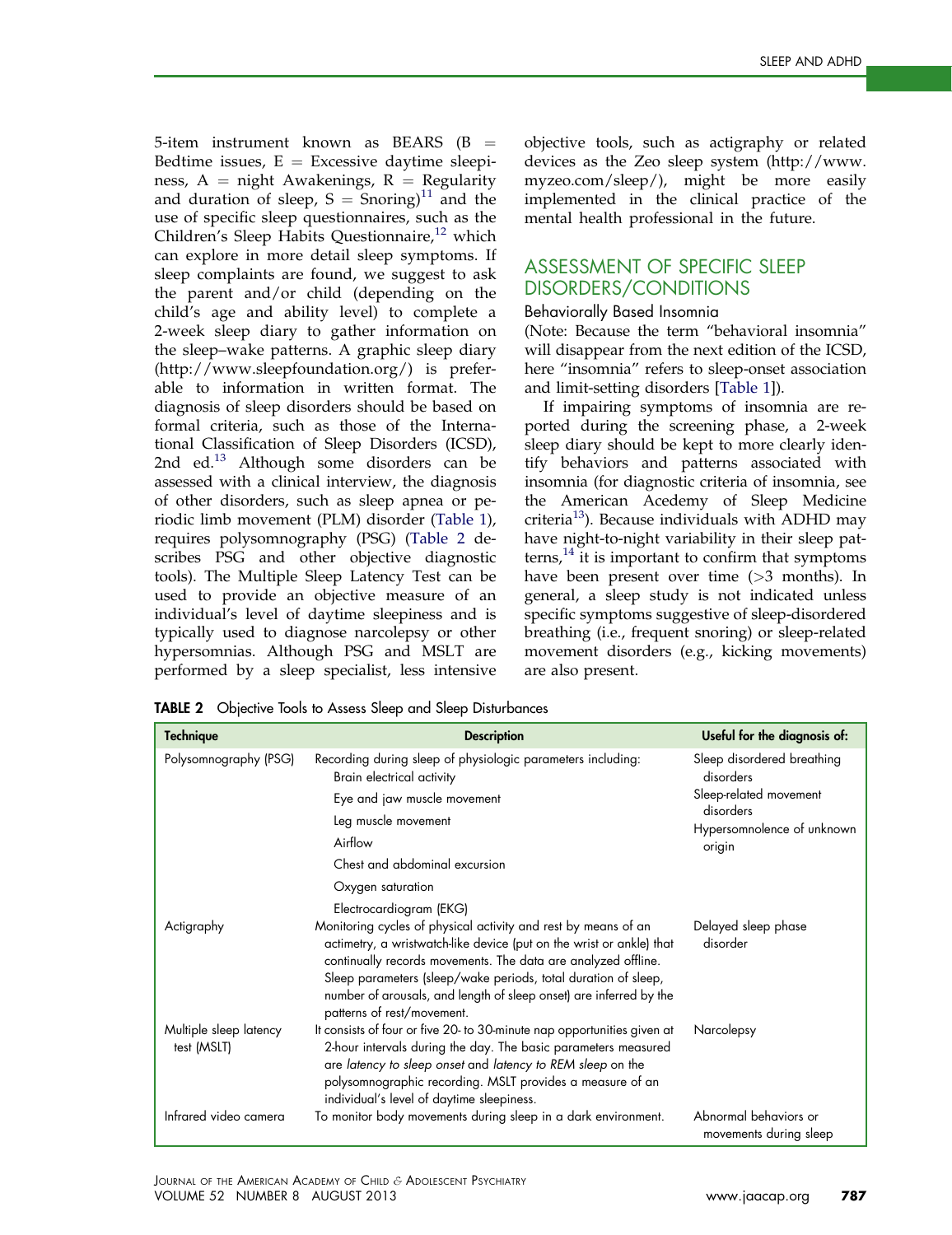## Circadian Rhythm Sleep Disorders

Parent-report and self-evaluations can be used to determine the presence of Circadian rhythm sleep disorders (CRSD) symptoms as defined by the ICSD 2nd ed.<sup>[13](#page-11-0)</sup> In addition, sleep diaries should be completed over at least 2 weeks. Actigraphy over the same 2 weeks can provide more precise information on patterns of sleep and wakefulness. Assessment of the circadian phase by collecting an hourly sampling of plasma or saliva to determine melatonin levels<sup>[15](#page-11-0)</sup> is not yet feasible in many clinical settings.

## Sleep Disordered Breathing

The American Academy of Pediatrics recommends that children undergoing evaluation for ADHD should be systematically screened for sleep disordered breathing (SDB) (see Wolraich et al.<sup>[3](#page-11-0)</sup> for criteria). Clinical history alone cannot distinguish primary snoring from obstructive sleep apnea in children. Although PSG is the diagnostic gold standard<sup>[16](#page-11-0)</sup> and is becoming increasingly available, clinicians can perform simple procedures to assess symptoms of and risk factors for SDB, including physical examination of the throat and nasal passages, asking the parent to watch their child sleep to see if (s)he snores or moves during sleep, and looking for mouth breathing and allergy symptoms.

SDB severity is measured by the apnea– hypopnea index (AHI, number of apneas/hypopneas/hours of sleep), evaluated with PSG. An AHI of >1 is considered the threshold for pediatric SDB.[13](#page-11-0) Nocturnal oximetry or overnight videotaping may be useful if positive, but, if negative, these tools do not provide much information, as they typically underestimate SDB.

# Restless Legs Syndrome and Periodic Limb Movement Disorder

Restless legs syndrome (RLS) diagnosis is based on clinical criteria ([http://irlssg.org/diagnostic](http://irlssg.org/diagnostic-criteria/)[criteria/\)](http://irlssg.org/diagnostic-criteria/). When exploring these criteria in children, $^{17}$  $^{17}$  $^{17}$  it is important to use age-specific vocabulary (e.g., "Do your legs bother you?") and encourage the child to report symptoms in his/ her own words (e.g., "got to kick"). To decide on the appropriateness of a possible treatment, clinicians should assess not only the severity of symptoms but also the impact of RLS symptoms on sleep, cognition, and mood.

Periodic limb movement disorder (PLMD) diagnosis $17$  requires PSG. We note that there is substantial night-to-night variability in the

frequency of PLMS.<sup>[18](#page-11-0)</sup> PSG may also be useful in corroborating the diagnosis of RLS in children when they are unable to verbalize symptoms or if there are strong indications for associated PLMD (i.e., report of repetitive movements of legs during sleep).

Based on evidence showing a role of iron deficiency in the pathophysiology of RLS, and reports of low serum ferritin (a marker of peripheral iron status) in RLS, some authors $^{18}$  $^{18}$  $^{18}$ recommend measuring serum ferritin in children with suspected RLS. Although there is no formal consensus of the cut-off indicating iron deficiency in children, a value of  $50 \mu g/L$  has been proposed as indicative of increased risk of RLS in adults. $^{18}$  $^{18}$  $^{18}$  It should be beared in mind that ferritin is an acute-phase reactant, and is thus elevated in inflammatory states.

# Comorbid Psychiatric Disorders

Sleep problems are explicitly included among symptoms of DSM-IV–defined generalized anxiety disorder, separation anxiety disorder, dysthymia, major depressive disorder, and mania. The high rates of overlap between ADHD and these disorders substantially increase the likelihood that a child with ADHD will display significant sleep problems due to ADHD, a comorbid disorder, or both. However, it is important to keep in mind that not every child with 1 of these comorbid diagnoses will have associated sleep problems.

The most common disorders co-occurring with ADHD in younger children are oppositional defiant disorder and anxiety disorders<sup>[19](#page-11-0)</sup>; among older children and adolescents, incidence of depression or underlying mood disorders tends to become more common, along with oppositional and anxiety problems. Those whose difficulties are predominantly oppositional are likely to be resistant to bedtime, as they are reluctant to follow parental rules and demands in many other domains. Children and adolescents who experience chronic anxiety are often equally resistant because they are afraid to sleep alone or are fearful of having scary dreams or being attacked or kidnapped while they are sleeping. One PSG study found that children with anxiety disorders take longer to fall asleep and have more awakenings and less slow-wave sleep than children with major depressive disorder or controls.<sup>[20](#page-11-0)</sup> Sleep difficulties are 6 times greater in children or adolescents with comorbid bipolar disorder than in children with ADHD alone<sup>21</sup>; difficulties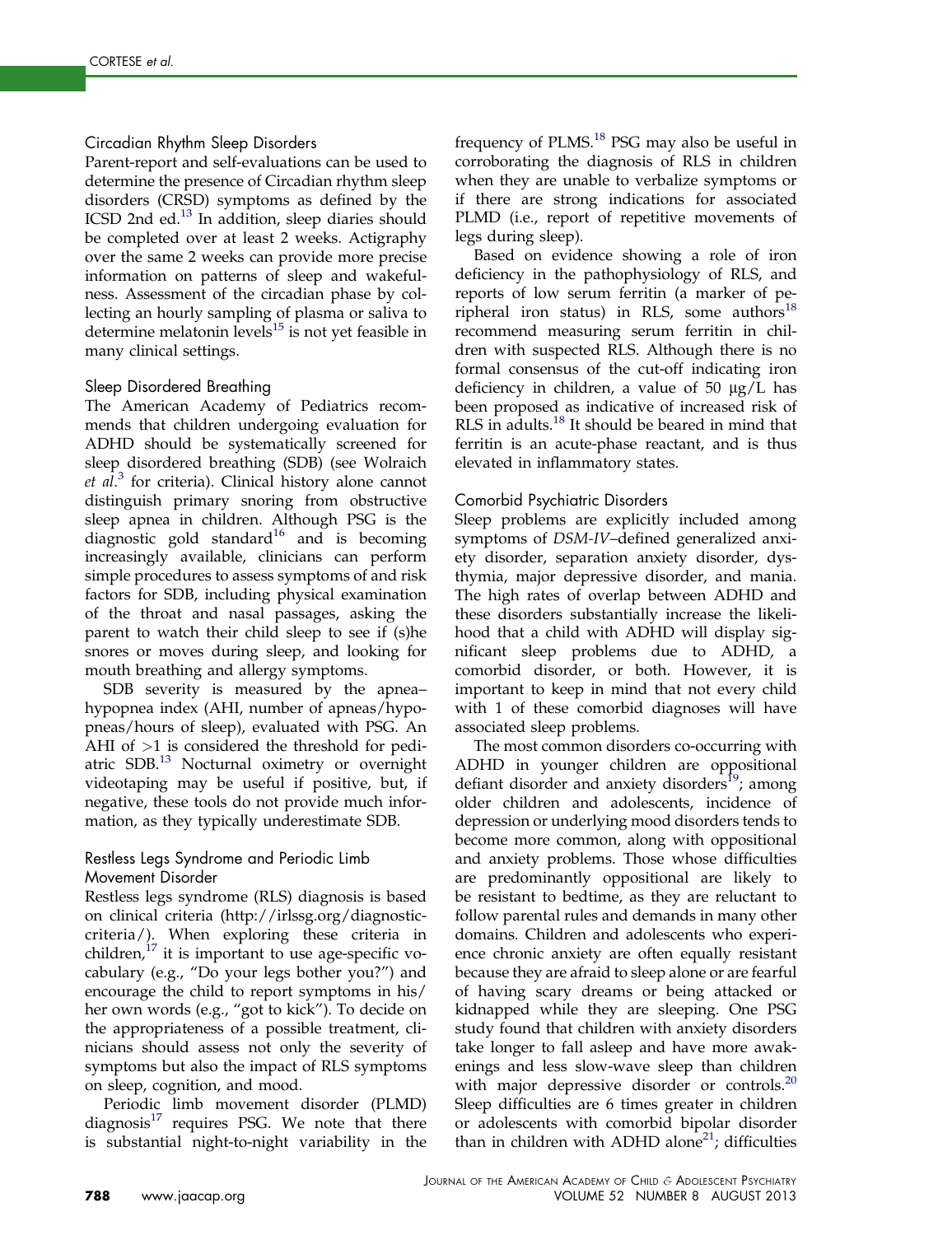may include accelerated mood/energy or depressive mood in evening, delay of sleep onset, and difficulty in awakening. Clinical queries of the child and parents are needed to clarify possibly overlapping reasons for the child's resistance to bedtime or other sleep problems, to determine how sleep difficulties are related to other disorders, and to prioritize treatment strategies.

## Effects of ADHD Medications

ADHD medications, particularly psychostimu-lants, may exacerbate sleep-onset delay<sup>[22](#page-11-0)</sup> via both direct and indirect mechanisms. As for direct effects, there is wide individual variability in the impact of ADHD medications on sleep, and study findings differ depending on the study population (e.g., age, comorbidity, whether stimulant naive), dose/dosing schedule, and duration of treatment.<sup>[23](#page-11-0)</sup> However, all psychostimulants may cause sleep disturbance in a particular child, including sleep onset delay greater than 30 minutes, $^{21}$  $^{21}$  $^{21}$  but also sleep-phase shift<sup>[24](#page-11-0)</sup> or difficulty getting up in the morning. $23$  Sleep disturbance may also be related to a rebound effect (i.e., increase over baseline values in ADHD symptoms when the medication wears off), rather than to psychostimulant per se.[25](#page-11-0) Some effects, such as difficulty falling asleep or delayed sleep onset, often occur during titration and for some in-dividuals improve over time.<sup>[23](#page-11-0)</sup> Anecdotal evidence, not supported by randomized controlled trials (RCTs), suggests that falling asleep when in rebound from medication is more difficult in some individuals than falling asleep after a low evening dose of stimulant.<sup>[26](#page-11-0)</sup>

As for nonstimulant medications, an  $RCT^{27}$  $RCT^{27}$  $RCT^{27}$ showed that methylphenidate (t.i.d.) increased sleep-onset latency significantly more than atomoxetine (b.i.d.). Moreover, child and parental diaries indicated a better quality of sleep with atomoxetine compared with methylphenidate. Both medications decreased nighttime awakenings, but the decrease was significantly greater with methylphenidate ( $p < .002$ ). A metaanalysis of atomoxetine studies found that somnolence was reported by 9.9% and 4.6% of treated and placebo-assigned participants, respectively ( $p < .001$ ).<sup>[28](#page-11-0)</sup>

Before initiating pharmacological treatment, we recommend a sleep screening and baseline assessment with a sleep questionnaire and, for compliant patients and/or parents, a sleep diary. During titration or medication follow-up visits, changes in sleep should be queried and, if

| <b>TABLE 3</b> | Healthy Sleep Practices: |  |
|----------------|--------------------------|--|
|----------------|--------------------------|--|

| Recommended                                                                                                             | <b>Not Recommended</b>                                                   |
|-------------------------------------------------------------------------------------------------------------------------|--------------------------------------------------------------------------|
| Goes to bed about the<br>same time                                                                                      | Drinks lots of liquids before<br>hedtime                                 |
| Goes to bed in the same<br>place<br>Sleeps alone                                                                        | Does things that are alerting<br>Uses bed for things other than<br>sleep |
| Caffeine and naps a<br>maximum of 4 hours<br>before bedtime<br>Has a calming bedtime<br>routine<br>Does relaxing things | Put to bed after falling asleep<br>Stays up past usual bedtime           |
| before bedtime<br>Gets out of bed at same<br>time in morning                                                            |                                                                          |
| ICSHQI. 29                                                                                                              | Note: Selected Items Adapted From the Children's Sleep Hygiene Scale     |

reported, assessed in more detail to determine whether the problem is temporally related to initiating medication, change in dose or dosing schedule, or other factors.

# MANAGEMENT OF SLEEP PROBLEMS IN CHILDREN WITH ADHD

Management of sleep problems in children/ youth with ADHD needs to be tailored to the specific conditions underlying sleep complaints. Before discussing the specific management of such conditions, we present a section on healthy sleep practices, the implementation of which should precede the targeted management of specific sleep disorders/conditions.

### Healthy Sleep Practices

Healthy sleep practices, commonly referred to as "sleep hygiene," include modifiable daytime, bedtime, and nighttime practices that have a positive impact on sleep (Table  $3$ ).<sup>[29](#page-11-0)</sup> One of the most important elements of healthy sleep practices is a regular sleep/wake schedule. Another important aspect involves ensuring adequate opportunity for sleep. Although there is some variability in sleep needs across individuals, standard guidelines exist for recommended sleep amounts in children ([Table 4\)](#page-6-0). When assessing individual sleep needs, it is important to educate parents about clues that suggest that a child is not getting sufficient sleep (e.g., sleeping longer on weekends and during school vacations, difficulty waking up in the morning, dozing off during the day).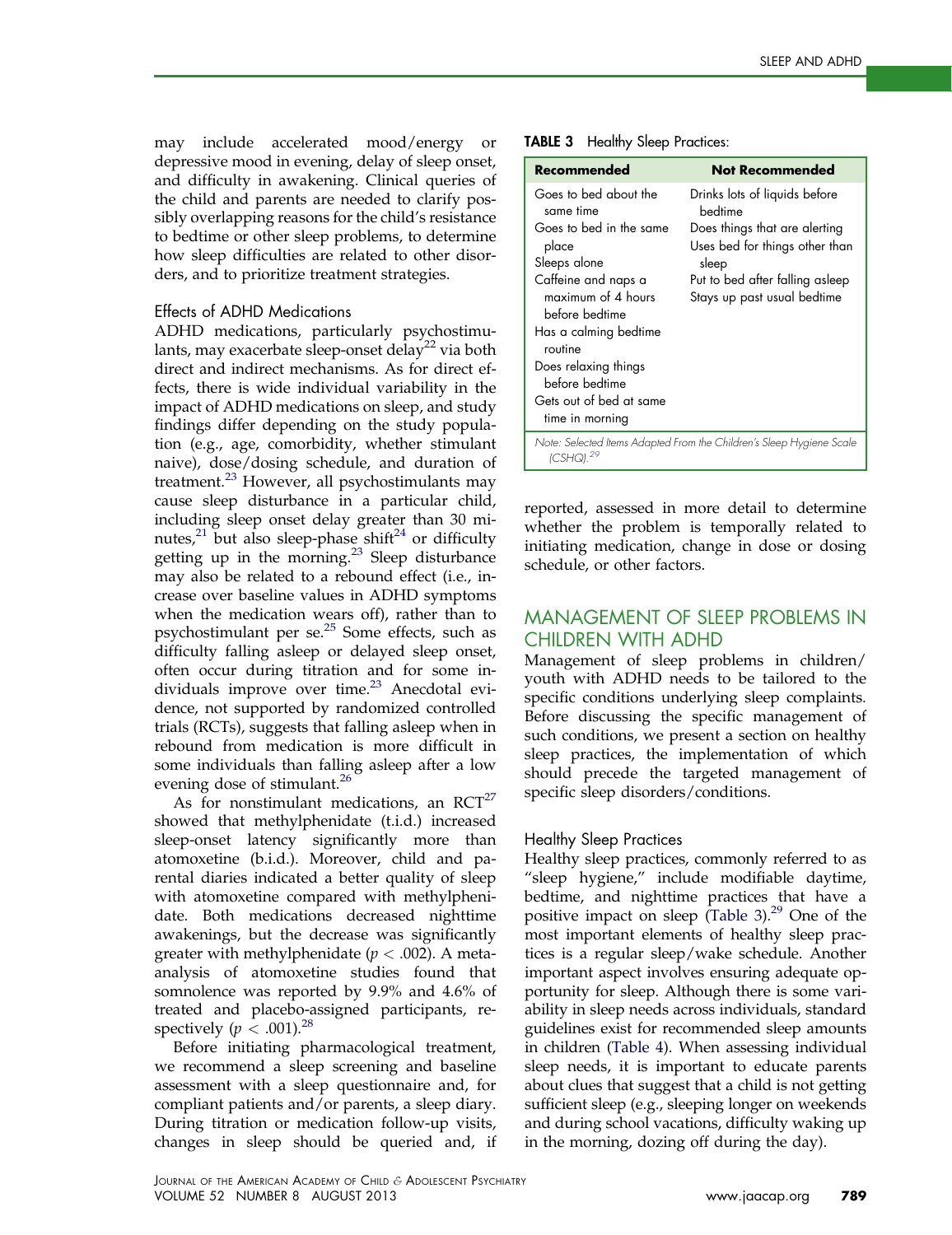| Age                                                      | <b>Hours</b> |
|----------------------------------------------------------|--------------|
| Newborns (0-2 months)                                    | $12 - 18$    |
| Infants $(3-11$ months)                                  | $14 - 15$    |
| Toddlers (1–3 years)                                     | $12 - 14$    |
| Preschoolers (3-5 years)                                 | $11 - 13$    |
| School-age children (6-10 years)                         | $10 - 11$    |
| Teens (10-17 years)                                      | $8.5 - 9.25$ |
| Note: From http://www.sleepfoundation.org. <sup>58</sup> |              |

<span id="page-6-0"></span>TABLE 4 Healthy Sleep Practices: Recommended Sleep Amounts in Youths

As for ADHD, a nonrandomized phase of an  $RCT<sup>30</sup>$  $RCT<sup>30</sup>$  $RCT<sup>30</sup>$  showed the efficacy of healthy sleep practices (such as consistent bed and awakening time or targeting sleep duration according to ageexpected norms) in reducing sleep-onset delay in 21% of ADHD children (an additional 21% were rated as minimally improved). Thus, healthy sleep practices implementation may be necessary but not sufficient for many children with ADHD. We also note that in approximately 25% to 30% of cases, parents of children with ADHD have ADHD themselves and may present time and sleep management difficulties. These difficulties may make developing a consistent sleep schedule for themselves and other family members challenging. For example, a parent who has never established a stable circadian rhythm cannot easily help their child develop and maintain an appropriate bedtime routine. Therefore, effective management of sleep of the child often requires the clinician to address relevant psychopathology in other family members as well. [Table 5](#page-7-0) provides additional specific tips for healthy sleep habits in ADHD.

Nutrition may also play a role in healthy sleep practices. Based on the hypothesis that a hypersensitivity reaction to food underlies both ADHD and sleep disturbances, a pilot RCT showed that a 5-week elimination diet, consisting only of a limited number of hypoallergenic foods (rice, turkey, lamb, several vegetables, and pears), significantly reduced sleep complaints in children with  $ADHD.<sup>31</sup>$  However, further replication is needed, as this was a pilot study.

Recommendation: Before addressing any specific management of sleep disorders, implement healthy sleep practices. There is insufficient evidence to recommend a specific dietetic regimen. Level of evidence according to the SIGN system: Sleep hygiene: C (nonrandomized phase of an  $RCT^{30}$  $RCT^{30}$  $RCT^{30}$ ). The level for a dietary regimen is pending the full-trial results of the trial described by Pelsser et al. $31$ 

Insomnia

Strong evidence shows the effectiveness of behavioral treatments for insomnia in children in general. $32$  Unfortunately, there is very little research evaluating behavioral sleep interventions specifically for children with ADHD. One case series showed that a structured 5-session distance treatment program provided to 3 children with ADHD was successful at improving symptoms of insomnia[.33](#page-12-0) This intervention was used in an RCT for children 6 to 12 years of age. Preliminary analyses of this  $RCT<sup>34</sup>$  $RCT<sup>34</sup>$  $RCT<sup>34</sup>$  demonstrated that 80% of children with ADHD had a positive response. Another RCT is currently being conducted, $35$  based on face-to-face consultations and 1 follow-up phone call. A pilot study<sup>[36](#page-12-0)</sup> found this intervention to be feasible and to result in improved sleep based on parent report.

Given the lack of research specific to children with ADHD, we recommend that evidence-based treatments be used for behavioral insomnia in typically developing children $37$  and that these be modified for children with ADHD. For example, when promoting positive bedtime routines, children with ADHD may require more warnings before being called to bed so that they know that bedtime is coming. The routine should be structured to allow sufficient time to complete each activity (e.g., brushing teeth) but not so much time that the child has opportunities to become distracted. Instructions should be given by parents 1 step at a time. Pictorial representations of bedtime routine should be posted to be easily seen by the child. $5$ 

Recommendation: Behavioral interventions, adapted for ADHD children, should be the first-line treatment. Level: Pending the full publication of two ongoing RCTs.<sup>[34,36](#page-12-0)</sup>

### Circadian Rhythm Sleep Disorders

Multimodal treatment approaches, in consultation with a sleep specialist, are recommended. One possible approach is chronotherapy,  $38$  which targets the sleep–wake schedule by progressively delaying bedtimes and wake times until the sleep–wake cycle has rotated around the clock toward the desired schedule.<sup>[15](#page-11-0)</sup> So far, evidence of the effectiveness of this intervention in ADHD is available only from a case report.<sup>[38](#page-12-0)</sup> Bright light therapy, or phototherapy, has also been successfully used. It involves timed light exposure at wake time to advance the sleep–wake cycle. In studies on CRSD, the time and length of light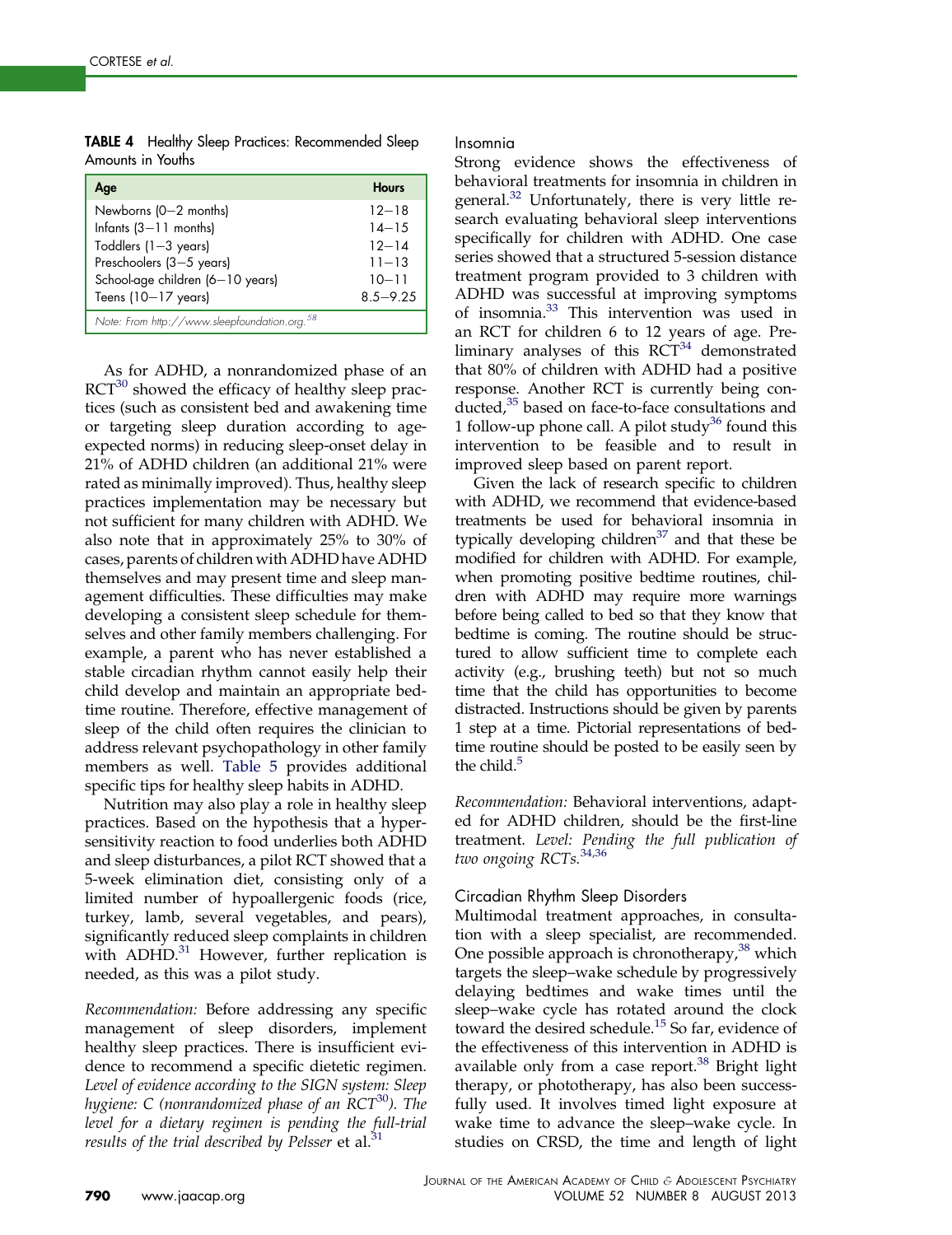<span id="page-7-0"></span>TABLE 5 Tips for Healthy Sleep Practice in Attention-Deficit/Hyperactivity Disorder (ADHD)

| <b>Practices</b>                                                                                                                                     |
|------------------------------------------------------------------------------------------------------------------------------------------------------|
| Promoting Sleep Regulation<br>Maintain an organized and consistent sleep-wake cycle<br>Set and enforce a consistent bedtime weekdays and<br>weekends |
| Set and enforce a consistent wake time weekdays and<br>weekends                                                                                      |
| Keep a regular daily schedule of activities, including<br>meals                                                                                      |
| Avoid bright light in the bedroom at bedtime and during<br>the night                                                                                 |
| Increase light exposure in the morning<br>Establish an appropriate napping schedule                                                                  |
| Promoting Sleep Conditioning                                                                                                                         |
| Establish a regular and consistent bedtime routine                                                                                                   |
| Limit activities that promote wakefulness while in bed                                                                                               |
| (watching TV, cell phone use); use the bed for                                                                                                       |
| sleep only<br>Do not use bed for punishment ("time out")                                                                                             |
| Avoid using staying up late as a reward for good                                                                                                     |
| behavior and going to bed as a punishment for<br>undesired behavior                                                                                  |
| Avoid sleeping in environments other than the bedroom<br>(e.g., couch, car)                                                                          |
| Reducing Arousal and Promoting Relaxation                                                                                                            |
| Keep electronics out of the bedroom and limit use of<br>electronics before bedtime                                                                   |
| Reduce stimulating play at bedtime                                                                                                                   |
| Avoid heavy meals and vigorous exercise close to<br>bedtime                                                                                          |
| Reduce cognitive and emotional stimulation before<br>bedtime                                                                                         |
| Eliminate caffeine                                                                                                                                   |
| Include activities in the bedtime routine that are                                                                                                   |
| relaxing and calming                                                                                                                                 |
| Promoting Adequate Sleep Quantity and Quality                                                                                                        |
| Set an age-appropriate bedtime and wake time to<br>ensure adequate sleep                                                                             |
| Maintain a safe and comfortable sleeping environment                                                                                                 |
| (low noise and light levels, cooler temperatures,                                                                                                    |
| age-appropriate bedding and sleeping surface)                                                                                                        |

exposure varied from a single 4-hour pulse of 12,000 lux administered 30 minutes after awak-ening<sup>[39](#page-12-0)</sup> to 2 weeks of therapy with light administered between 6 and 9  $\overrightarrow{AM}$ ,<sup>[40](#page-12-0)</sup> or 1 week of 30 minutes of light therapy of 10,000 lux between 6 and 7 AM. $41$ <sup>One</sup> case report in a child $41$  and 1 open-label trial $42$  in adults showed the effectiveness of phototherapy for CRSD in ADHD.

An alternative/complementary approach is the use of melatonin, which can be administered 4 hours before the average sleep-onset time,

although there is no consensus on the recommended schedule. In research settings, melatonin is administered 2 hours before the estimated "dim light melatonin onset" (DLMO), that is, the time at which a salivary concentration of 4 pg/ mL is reached. The common dose is 3 to 6 mg; however, the minimally effective dose is not well defined, and because since melatonin is not regulated by the Food and Drug Administration (FDA), commercially available formulations vary in terms of purity and strength. Two  $RCTs<sub>1</sub><sup>30,43</sup>$  $RCTs<sub>1</sub><sup>30,43</sup>$  $RCTs<sub>1</sub><sup>30,43</sup>$  a follow-up study of 1 of them, $43$  and an open label study<sup>[44](#page-12-0)</sup> have demonstrated that evening melatonin is an effective treatment of sleep-onset delay (likely related to CRSD) among children with ADHD, although a formal diagnosis of CRSD was not provided in these studies. Very often, morning bright light and evening use of melatonin are combined.

Recommendation: Options include bright light therapy, chronotherapy, and melatonin. Level: Bright light therapy and chronotherapy: D (case reports<sup>[38,41](#page-12-0)</sup>). Melatonin: B (Extrapolated from 2 RCTs rated as  $1++^{30,43}$  $1++^{30,43}$  $1++^{30,43}$ ).

Use of Medications for Symptoms of Insomnia

A range of medications are used in clinical practice to treat symptoms of insomnia in children/ youths with ADHD<sup>[45](#page-12-0)</sup>; however, none have FDA approval, and the efficacy/safety profile is unknown for the majority of them. Open-label studies have reported the efficacy and safety of clonidine in the treatment of ADHD-related sleep distubances.<sup>[46,47](#page-12-0)</sup> A controlled trial of zolpidem (0.25 mg/kg/day) did not find any improvements in terms of sleep onset latency in 6- to 17 year olds with ADHD, and reported significant adverse events (e.g., dizziness, headache).<sup>[48](#page-12-0)</sup> An alternative that is sometimes used clinically, but has not been tested, is low doses of mirtazapine (7.5–15 mg) taken at night.

There is more substantial evidence on the effectiveness of melatonin in treating sleep onset difficulties in ADHD, whether or not these are associated with a circadian misalignment.<sup>[30,43,44](#page-12-0)</sup> Available studies  $(2 \text{ RCTs}^{30,43})$  $(2 \text{ RCTs}^{30,43})$  $(2 \text{ RCTs}^{30,43})$  and an open-label study<sup>44</sup>) used "sleep onset" as the main outcome, without performing a formal diagnosis of "(Behavioral) insomnia"; therefore, it is possible that the reduction found in sleep onset was due either to melatonin effectiveness for (behavioral) insomnia, via its hypnotic properties, or for CRSD, to its chronobiotic properties.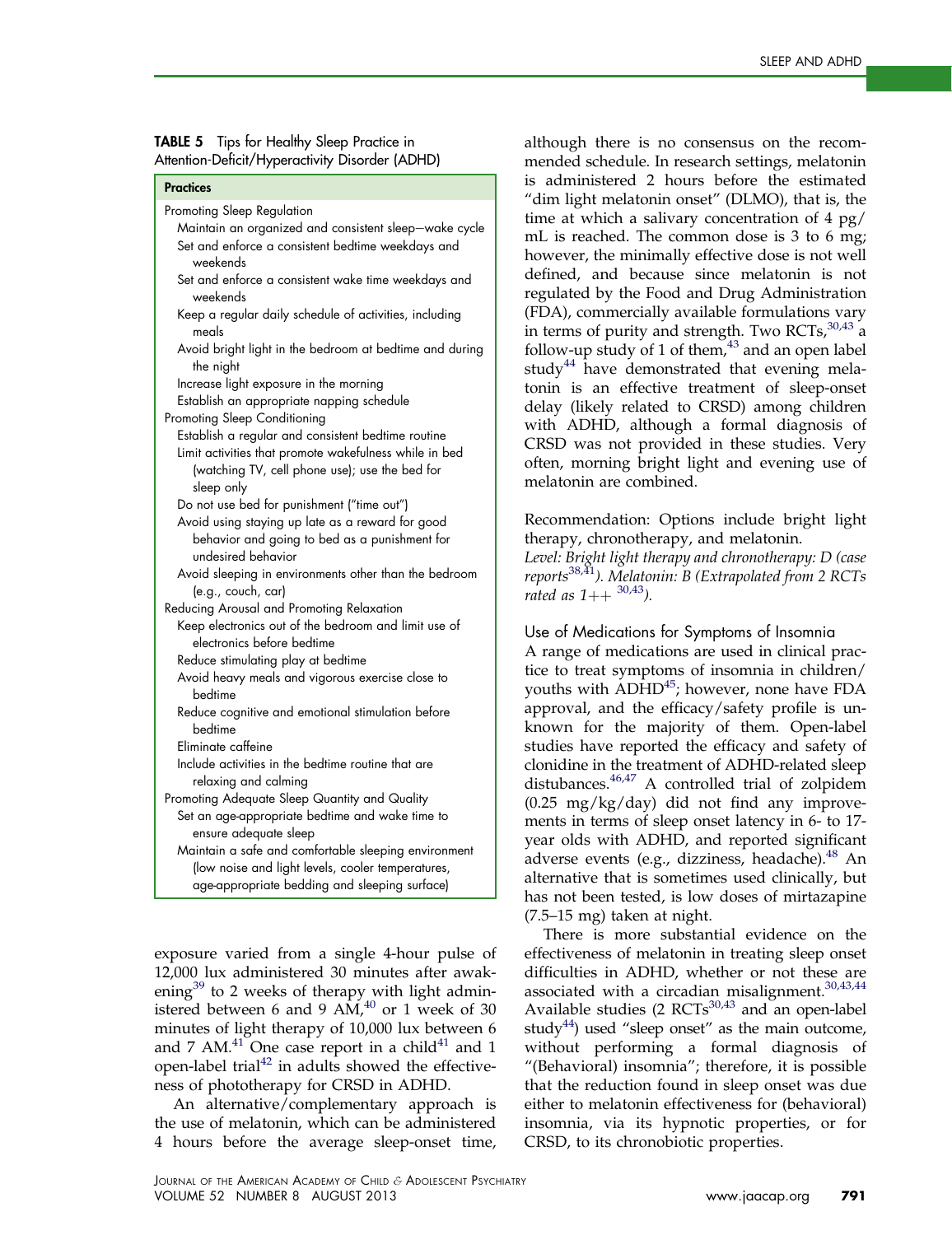There is no empirical evidence on the pharmacological treatment of middle-of-the-night awakenings. Clonidine (or zaleplon in older children) given in the middle of the night (but before 3 AM to avoid morning hangover) or mirtazapine before bedtime may be an option. Some clinicians use long-acting melatonin before bedtime or a second dose of melatonin when the child wakes up, but there is no evidence that melatonin significantly decreases the number of awakenings after sleep time onset or increases total sleep time in children with ADHD.<sup>[30,43](#page-12-0)</sup> In our experience, trazodone before bedtime may be effective in some cases, but the excessive sedation because of its long duration of action is a concern. Doxepin is FDA approved for the treatment of middle-of-the-night awakenings in adults, but no published data are available in children. There are also no RCTs supporting the use of antihistamines (e.g., diphenhydramine) or antipsychotics (such as quetiapine), despite their frequent use in clinical practice. We particularly discourage the use of antipsychotics, given their tolerability profile. As for sleep-onset insomnia, we recommend behavioral interventions as first-line strategy to address the behavioral component of middle-ofthe-night awakenings (the child may wake up to sleep in the parents' bed).

Recommendation: If behavioral strategies are not effective, a pharmacological treatment may be considered for sleep-onset difficulties. Two RCTs<sup>30,43</sup> and 1 open label study<sup>[44](#page-12-0)</sup> showed the effectiveness of melatonin in reducing sleep-onset delay. Level: Melatonin: B (extrapolated from 2 RCTs rated as  $1++^{30,43}$  $1++^{30,43}$  $1++^{30,43}$ ). Clonidine: D (case series<sup>[46,47](#page-12-0)</sup>).

### Sleep Disordered Breathing

In children, the first line of treatment for SDB is adenotonsillectomy. In a prospective nonrandomized controlled trial assessing ADHD before and 1 year after adenotonsillectomy, 50% of children with ADHD (as per DSM-IV) no longer met ADHD diagnosis criteria at 1 year post surgery.[49,50](#page-12-0) In a prospective, nonrandomized, open trial assessing the best treatment for children with ADHD and mild SDB (i.e., an AHI of  $>1$ and  $\langle 5$ ),<sup>[51](#page-12-0)</sup> 55% of children with ADHD (as per DSM-IV criteria) were found to have SDB. Treatment groups included the following: methylphenidate; adenotonsillectomy; or no treatment. At 6-month follow up, ADHD symptoms improved in both treatment arms compared

to the no-treatment controls; the adenotonsillectomy group demonstrated significantly greater improvement than the medication group in the hyperactivity, inattention, and total score subscales of the ADHD rating scale.

Recommendation: An AHI of  $>1$  on polysomnography should alert the practitioner to consider adenotonsillectomy.

Level: Adenotonsillectomy: C (nonrandomized studies rated as  $2+ \frac{49,51}{9}$  $2+ \frac{49,51}{9}$  $2+ \frac{49,51}{9}$ .

## Restless Legs Syndrome and Periodic Limb Movement Disorder

The management of RLS/PLMD relies on nonpharmacological as well as on pharmacological strategies for severe cases. The former, which may suffice in mild cases (i.e., cases with minimum or mild impact on sleep, cognition, and behavior) include the following: establishing healthy sleep habits, physical exercise, and avoiding exacerbating factors, such as insufficient sleep for age, irregular sleep schedule, low body iron stores, pain, caffeine, nicotine, alcohol, and certain drugs (e.g., selective serotonin reuptake inhibitors [SSRIs], antihistamines, and neuroleptics).<sup>[18](#page-11-0)</sup>

Based on the possible role of iron deficiency in the pathophysiology of RLS, oral iron supplementation (50–65 mg of elemental iron once or twice a day) has been recommended in children with RLS and a serum ferritin  $<$ 50  $\mu$ g/L, with a recheck of serum ferritin in 2 to 3 months. $^{18}$  $^{18}$  $^{18}$ So far, only 1 small RCT has shown the effectiveness of iron supplementation (ferrous sulfate, 80 mg/day for 12 weeks) for RLS in children with  $ADHD.<sup>52</sup>$  $ADHD.<sup>52</sup>$  $ADHD.<sup>52</sup>$ 

Evidence on pharmacological treatment is also limited and, to date, no drug has received FDA approval for childhood RLS. One double-blind placebo-controlled trial $53$  showed the effectiveness of L-DOPA, a dopaminergic agent, for RLS/PLMD symptoms (but not ADHD) in children, although the relatively small sample size  $(N=29)$  and the baseline difference in ADHD severity between groups suggest the need for caution when interpreting the results. Besides this, a case series and a case report support the effectiveness of dopaminergic agents (L-DOPA, pergolide, or ropinirole) for RLS/PLMD in children with ADHD.<sup>[54,55](#page-12-0)</sup> Another case series suggests that levetiracetam may be an option for ADHD children with RLS and interictal epileptic discharges.<sup>[56](#page-12-0)</sup> Possible "augmentation," that is, worsening of RLS symptoms after starting the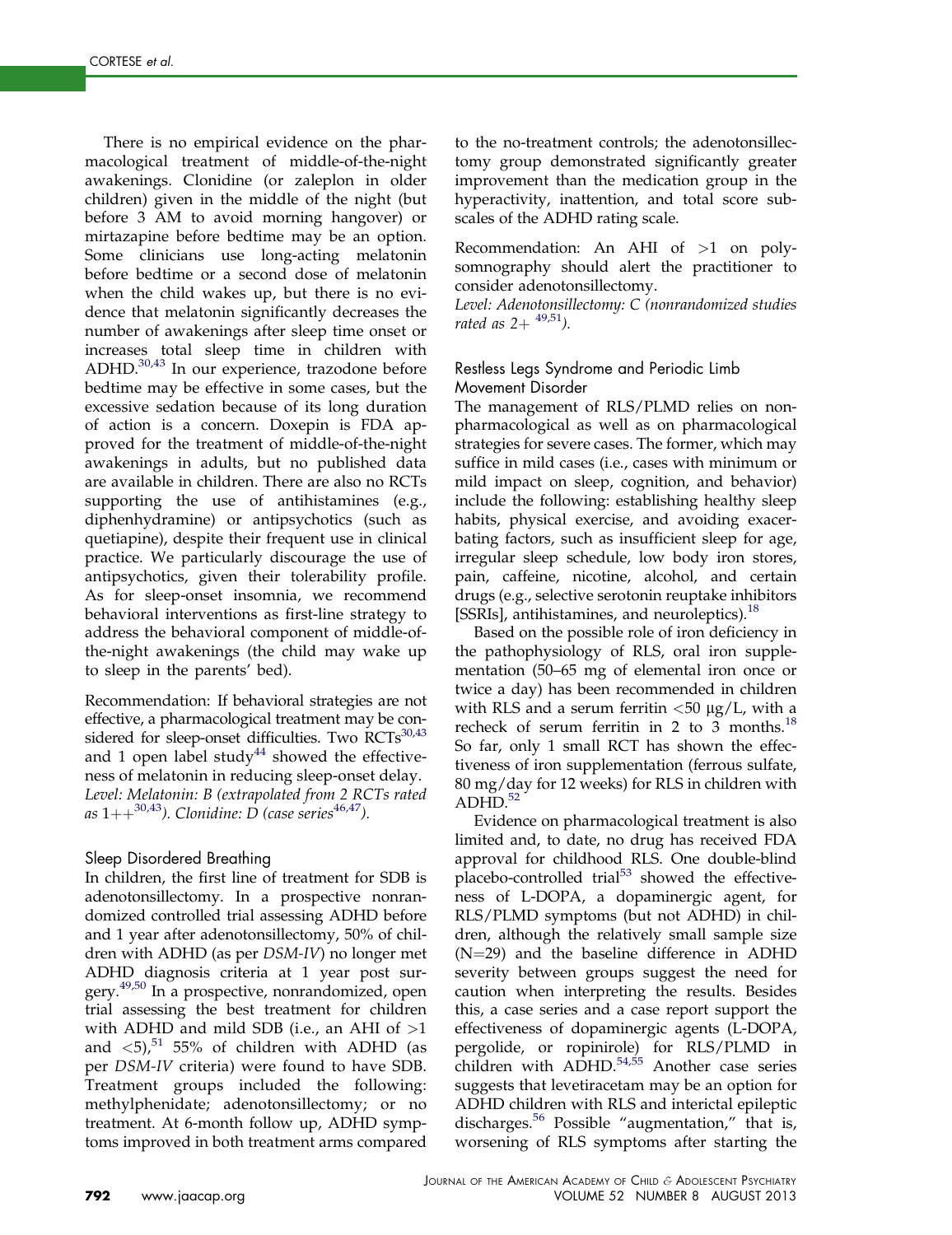medication, needs to be carefully managed with a dose reduction or a change to another medication. No data on the long-term effectiveness and tolerability of these agents in children are available. Their use should be considered in severe cases, in consultation with a sleep specialist.

Recommendation: Avoid factors exacerbating RLS (e.g., pain, caffeine, nicotine, alcohol). Oral iron supplementation if serum ferritin is  $<$  50  $\mu$ g/L may be considered. For severe cases: consider off-label use of L-DOPA or other dopaminergic agents, in consultation with a sleep specialist. Level: Dopaminergic agents:  $C/D$  (1  $RCT^{53}$  $RCT^{53}$  $RCT^{53}$  with risk of bias, plus case reports $54,55$ ).

### Management of Sleep Problems in Children With ADHD and Comorbid Psychiatric Disorders

Clinical care for any patient with comorbid disorders requires assessment of each of those disorders, followed by prioritizing of which disorders require the most immediate intervention. For patients with ADHD and any of the aforementioned comorbid disorders, initial assessment should rule out other medications currently being taken as potential causes of the sleep problems. If this does not seem a likely cause, the clinician should assess for needed changes in sleep hygiene. If this is not sufficient to improve sleep, then behavioral interventions tailored to the specific needs of the patient should be

considered. When these interventions are not sufficient, a trial of melatonin, antihistamine, clonidine, mirtazapine, clonazepam, trazadone, or, in cases of comorbid bipolar disorder, a mood stabilizer or neuroleptic may be appropriate, depending on the specific patient and situation and the relative risk/benefit ratio. The clinician should also bear in mind the effects on sleep of the drugs used in child/adolescent psychiatry; for example, antidepressants (e.g., SSRIs) may exacerbate RLS (Table 6).

Recommendation: Prioritize which disorders require the most immediate interventions (behavioral as first line, followed by pharmacological therapies).

Level: D (expert consensus).

# Management of the Effect of ADHD Medications on Sleep

We recommend implementation of healthy sleep habits as first option even if the sleep complaints are thought to be medication-related; in one  $RCT<sub>1</sub><sup>30</sup>$  $RCT<sub>1</sub><sup>30</sup>$  $RCT<sub>1</sub><sup>30</sup>$  sleep hygiene was effective in a subsample of children with ADHD treated with stimulants. If, after some weeks (during which the negative effect of medication on sleep may spontaneously decrease) sleep hygiene is not effective, further options are as follows: reducing the total dose; changing the dose regimen or formulation so that less medication is

| Drug                         | Effects on sleep                                                                                                                                                                                                                                                          |
|------------------------------|---------------------------------------------------------------------------------------------------------------------------------------------------------------------------------------------------------------------------------------------------------------------------|
| Anticonvulsants              |                                                                                                                                                                                                                                                                           |
| Carbamazepine                | Increased daytime somnolence; may decrease sleep onset latency                                                                                                                                                                                                            |
| Valproic acid                | Increased daytime somnolence                                                                                                                                                                                                                                              |
| Topiramate                   | Daytime sedation in 15%-25% of cases                                                                                                                                                                                                                                      |
| Gabapentin                   | Daytime sedation in 5%-15% of cases                                                                                                                                                                                                                                       |
| Antidepressants              |                                                                                                                                                                                                                                                                           |
| Bupoprion                    | Insomnia in 5% to 20% of adults; increases REM sleep and decreases REM onset latency                                                                                                                                                                                      |
| <b>SSRIs</b>                 | Increase sleep onset latency; suppress REM sleep; may cauyse daytime sedation; may worsen restless<br>legs syndrome. Citalopram may have fewer sleep disrupting effects                                                                                                   |
| Tricyclic<br>antidepressants | Decrease sleep onset latency. May exacerbate restless legs syndrome. May lead to daytime somnolence.<br>Used to treat partial arosual parasomnias. Withdrawal associated with possible rebound effect (increased<br>nighttmares and partial rousal parasomnias).          |
| Venlafaxine                  | May cause sleep onset delay and difficutly maintaining sleep. May lead to daytime somnolence.                                                                                                                                                                             |
| Mirtazapine                  | May lead to daytime somnolence, less likely than SSRI to cause insomnia.                                                                                                                                                                                                  |
| Antihistamines               | Promote sleep; reduce daytime alertness                                                                                                                                                                                                                                   |
| Antipsychotics               | Traditional agents (e.g., thioridazine) may increase daytime somnolence. Newer agents (e.g., risperidone,<br>olanzapine) are less sedating, althogh clozapine presents high incidence of sedation. Most antipsychotic<br>supress REM sleep and increase sleep continuity. |
|                              | Note: Adapted from Mindell and Owens. <sup>59</sup> REM = rapid eye movement; SSRI = selective serotonin reuptake inhibitor.                                                                                                                                              |

TABLE 6 Effects on Sleep of the Most Commonly Used Drugs in Child and Adolescent Psychiatry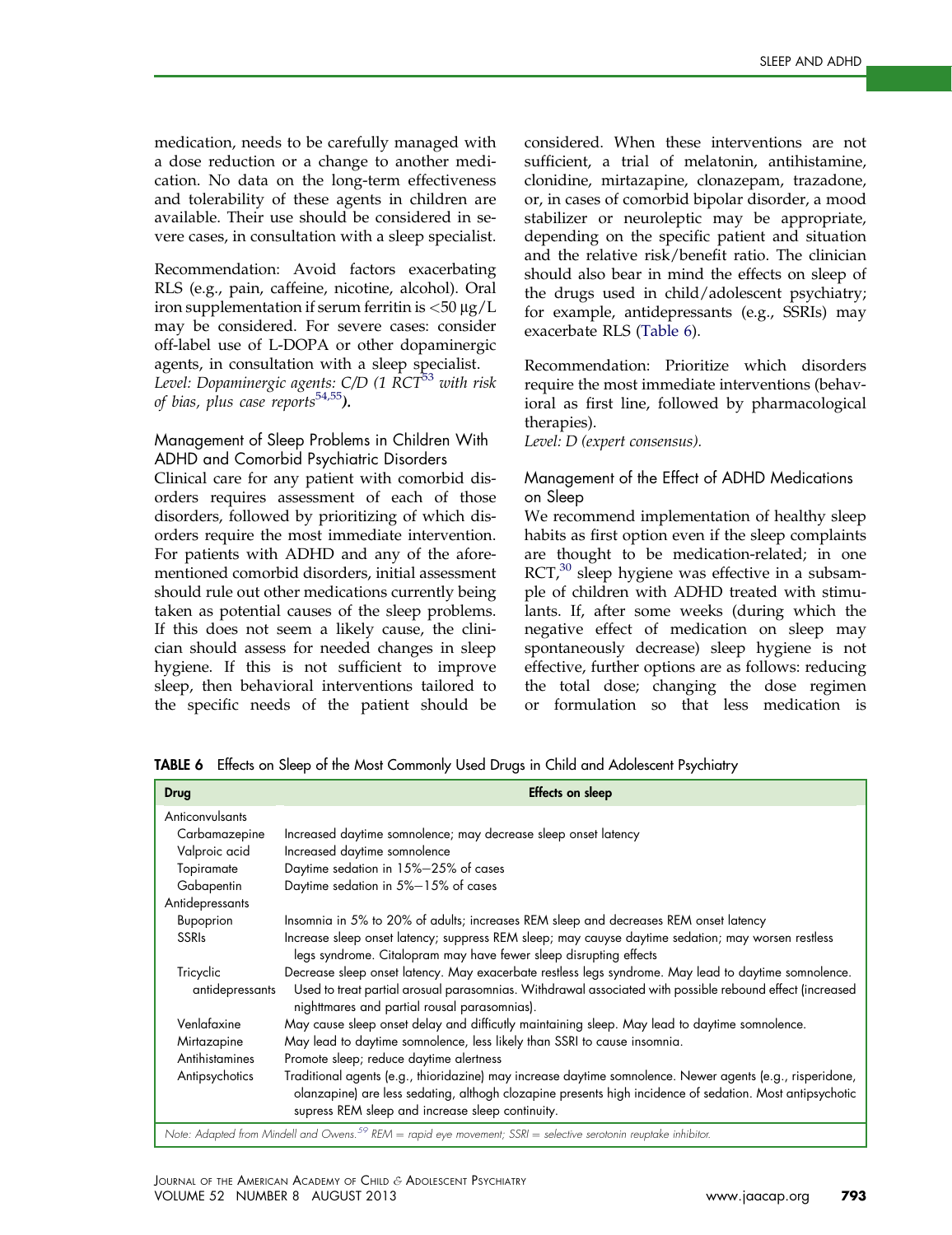administered later in the day; adding a third dose of stimulant in the evening if sleep-onset delay is due to a rebound effect; changing to a different stimulant (e.g., switching to methylphenidate from amphetamine or vice versa); changing to a nonstimulant (e.g., atomoxetine), adding an  $\alpha_2$ agonist; or adding another medication, such as, melatonin. A recent  $RCT^{57}$  $RCT^{57}$  $RCT^{57}$  showed that adding melatonin (3–6 mg) can significantly decrease sleep-onset delay in children with ADHD treated with methylphenidate.

Recommendation: Promote healthy sleep habits. If sleep difficulties persist: try alternative dosages, dose regimen, formulations, or alternative ADHD medications, or add a sleep promoting medication (e.g., melatonin).

Level: Adding melatonin: B (1 RCT rated as  $1+^{57}$  $1+^{57}$  $1+^{57}$ ); for other approaches: D (expert consensus).

# TIPS FOR ADOLESCENTS AND YOUNG ADULTS

Several factors (e.g., hormonal, emotional, and social) make sleep problems in adolescents and young adults more problematic than in younger children. One factor that may contribute to sleep problems of adolescents and young adults is use of electronic media. Another factor that may complicate sleep and exacerbate arousal problems in this population is substance use. Some adolescents with ADHD report that they frequently make use of marijuana before bedtime to help them relax and fall asleep more readily. This may be effective in helping them to reduce sleep latency, but it is likely also to make it more difficult for them to get up on time in the morning. Clinical interventions for sleep problems experienced by adolescents and young adults begin with an empathic but detailed inquiry into sleep patterns and the degree to which these individuals see themselves as having a problem with sleep, followed by the development of workable strategies to alleviate sleep problems.

The key to the management of sleep problems in ADHD is an appropriate differential diagnosis, followed by a specific treatment of the disorder(s)/condition(s) underlying a particular sleep problem. Before addressing the specific sleep disorder/condition, we recommend the implementation of healthy sleep practices as the

foundation of sleep problems management. Although RCTs support the use of melatonin for sleep-onset delay, empirical evidence concerning nonpharmacological therapies (behavioral, light therapy, and chronotherapy) and drugs other than melatonin for most of the sleep disturbances associated with ADHD is still limited. Therefore, further RCTs are urgently needed to support evidence-based recommendations for the management of sleep onset difficulties and of middleof-the-night awakenings, which is a particularly neglected area of investigation. Another interesting but overlooked research topic is the relationship between ADHD and hypersomnias (including narcolepsy). Prospective follow-up studies of the effectiveness/tolerability of pharmacological and nonpharmacological treatments will also contribute greatly to the field.  $\epsilon$ 

## CG Clinical Guidance

- The key to the management of sleep problems in attention-deficit/hyperactivity disorder (ADHD) is an appropriate differential diagnosis, followed by a specific treatment of the underlying condition(s), including: behaviorally based insomnia, circadian rhythm disorder, sleep disordered breathing, restless legs syndrome/periodic limb movement disorder, and sleep disturbances due to comorbid psychiatric disorders or ADHD medications.
- $\bullet$  Healthy sleep practices are the foundation of management strategies.
- Behavioral interventions should be the first-line treatment of insomnia.
- If behavioral strategies are not effective, melatonin should be considered for sleep-onset difficulties.
- Bright light therapy, chronotherapy, and melatonin are options for circadian rhythm disorder.
- Adenotonsillectomy should be considered if the apnea-hypopnea index is  $>1$ .
- Off-label dopaminergic agents should be considered only for severe cases of restless legs syndrome/periodic limb movement disorder.
- Options for sleep problems induced by ADHD medications include alternative dosages, dose regimen, formulations, or ADHD medications, and adding a sleep-promoting medication (e.g., melatonin).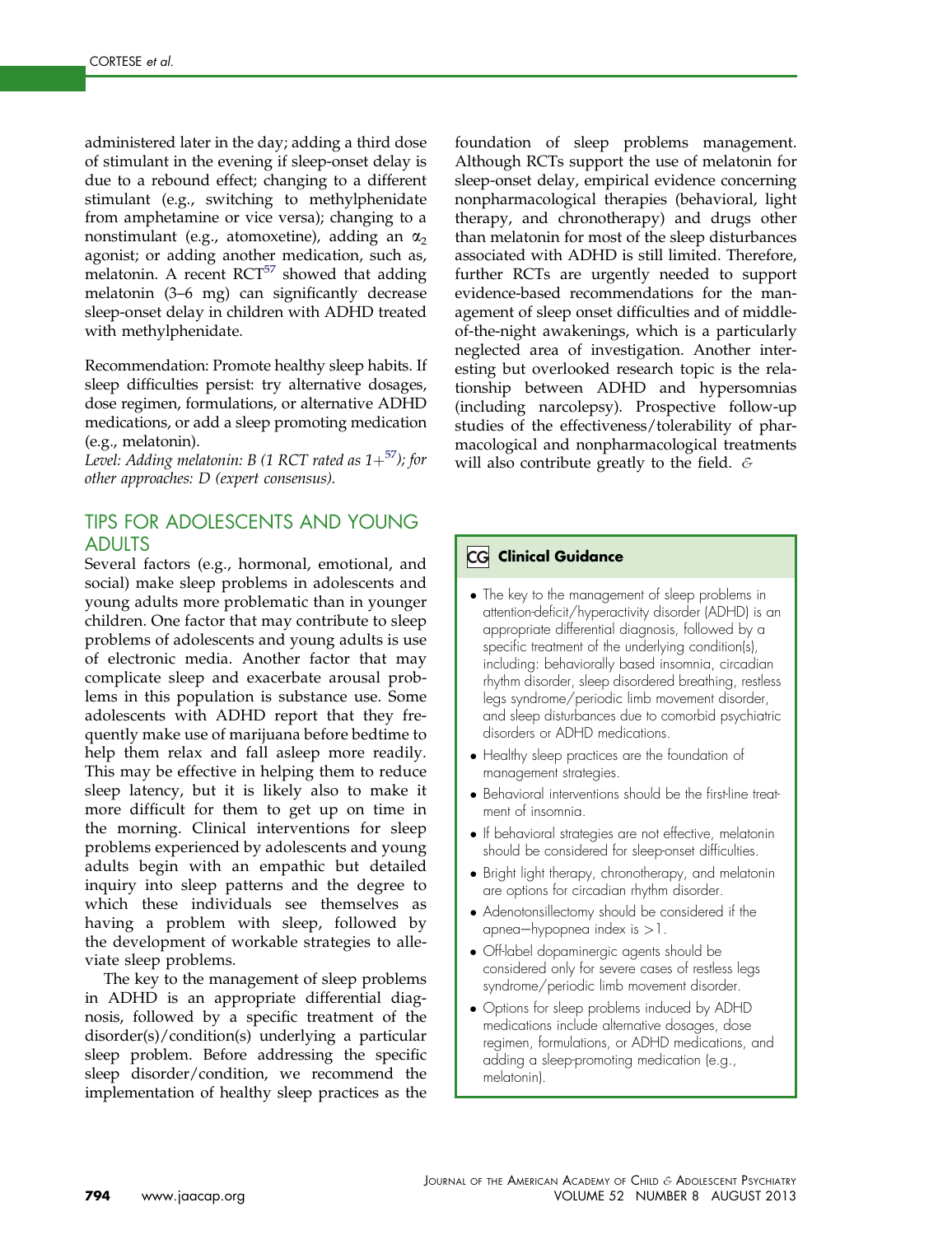<span id="page-11-0"></span>Accepted June 4, 2013.

This article was reviewed under and accepted by ad hoc editor James J. Hudziak, M.D.

Dr. Cortese is with the New York University Child Study Center and Verona University. Dr. Brown is with Yale University School of Medicine and Yale Clinic for Attention and Related Disorders. Dr. Corkum is with Dalhousie University, IWK Health Centre, and the Colchester East Hants Attention-Deficit/Hyperactivity Disorder (ADHD) Clinic. Dr. Gruber is with McGill University and Douglas Hospital Research Centre. Dr. O'Brien is with the Sleep Disorders Center at the University of Michigan-Ann Arbor. Dr. Stein is with Seattle Children's Hospital and the University of Washington. Dr. Weiss is with the University of British Columbia, Faculty of Medicine. Dr. Owens is with the George Washington School of Medicine and Health Sciences and Children's National Medical Center.

This Consensus Conference was supported by an unrestricted educational grant from Shire Pharmaceuticals. Dr. Cortese is supported by a Marie Curie International Outgoing Fellowship (PIOF-253103) from the European Commission Research Executive Agency.

### REFERENCES

- 1. Owens J, Gruber R, Brown T, et al. Future Research Directions in Sleep and ADHD: Report of a Consensus Working Group [published online ahead of print September 2012]. J Atten Disord. <http://dx.doi.org/10.1177/1087054712457992>.
- 2. Cortese S, Kelly C, Chabernaud C, et al. Toward systems neuroscience of ADHD: a meta-analysis of 55 fMRI studies. Am J Psychiatry. 2012;169:1038-1055.
- 3. Wolraich M, Brown L, Brown RT, et al. ADHD: clinical practice guideline for the diagnosis, evaluation, and treatment of attentiondeficit/hyperactivity disorder in children and adolescents. Pediatrics. 2011;128:1007-1022.
- 4. Owens JA, Mindell JA. Pediatric sleep medicine: priorities for research, patient care, policy and education. J Clin Sleep Med. 2006;2:77-88.
- 5. Corkum P, Davidson F, MacPherson M. A framework for the assessment and treatment of sleep problems in children with attention-deficit/hyperactivity disorder. Pediatr Clin North Am. 2011;58:667-683.
- 6. Cochrane Collaboration. Cochrane Handbook for Systematic Reviews of Interventions Version 5.1.0. Higgins JPT, Green S (eds). 2011. Available at: [www.cochrane-handbook.org,](http://www.cochrane-handbook.org) see: [http://](http://handbook.cochrane.org/chapter_10/10_3_2_including_unpublished_studies_in_systematic_reviews.htm) [handbook.cochrane.org/chapter\\_10/10\\_3\\_2\\_including\\_](http://handbook.cochrane.org/chapter_10/10_3_2_including_unpublished_studies_in_systematic_reviews.htm) [unpublished\\_studies\\_in\\_systematic\\_reviews.htm](http://handbook.cochrane.org/chapter_10/10_3_2_including_unpublished_studies_in_systematic_reviews.htm). Accessed May 30, 2013.
- 7. Jaeschke R, Guyatt GH, Dellinger P, et al. Use of GRADE grid to reach decisions on clinical practice guidelines when consensus is elusive. BMJ. 2008;337:a744.
- Sung V, Hiscock H, Sciberras E, Efron D. Sleep problems in children with attention-deficit/hyperactivity disorder: prevalence and the effect on the child and family. Arch Pediatr Adolesc Med. 2008; 162:336-342.
- 9. Mayes SD, Calhoun SL, Bixler EO, et al. ADHD subtypes and comorbid anxiety, depression, and oppositional-defiant disorder: differences in sleep problems. J Pediatr Psychol. 2009;34:328-337.
- 10. Cortese S, Faraone SV, Konofal E, Lecendreux M. Sleep in children with attention-deficit/hyperactivity disorder: meta-analysis of subjective and objective studies. J Am Acad Child Adolesc Psychiatry. 2009;48:894-908.
- 11. Owens JA, Dalzell V. Use of the 'BEARS' sleep screening tool in a pediatric residents' continuity clinic: a pilot study. Sleep Med. 2005;6:63-69.
- 12. Owens JA, Spirito A, McGuinn M. The Children's Sleep Habits Questionnaire (CSHQ): psychometric properties of a survey instrument for school-aged children. Sleep. 2000;23:1043-1051.
- 13. American Academy of Sleep Medicine. The International Classification of Sleep Disorders. 2nd edition. Westchester, IL: American Acedemy of Sleep Medicine; 2005.
- 14. Gruber R, Sadeh A, Raviv A. Instability of sleep patterns in children with attention-deficit/hyperactivity disorder. J Am Acad Child Adolesc Psychiatry. 2000;39:495-501.

The authors are very grateful to Mara Pasetto of CtpVerona for her assistance with figure editing.

Disclosure: Dr. Brown has received research support from Eli Lilly and Co. and from Shire. Dr. Stein has received support from Shire and has served as a consultant to Novartis and Next Wave Pharmaceuticals. Dr. Weiss has received honoraria, speaker board fees, research funds, and consultant fees from Eli Lilly and Co., Janssen, Purdue, and Shire. Dr. Owens has received grants from UCB; has served as a consultant to Takeda, Purdue, UCB, Transcept, and Shire; and has served on the advisory board of Jazz. Drs. Cortese, Corkum, Gruber, and O'Brien report no biomedical financial interests or potential conflicts of interest.

Correspondence to Samuele Cortese, NYU Child Study Center, One Park Avenue 10016, New York, NY; e-mail: [samuele.cortese@](mailto:samuele.cortese@gmail.com) [gmail.com](mailto:samuele.cortese@gmail.com)

0890-8567/\$36.00/@2013 American Academy of Child and Adolescent Psychiatry

<http://dx.doi.org/10.1016/j.jaac.2013.06.001>

- 15. Gruber R, Sheshko D. Circadian sleep disorders in children and adolescents. In: Ivanenko A, ed. Sleep and psychiatric disorders in children and adolescents. New York: Informa Healthcare; 2008.
- 16. American Thoracic Society. Standards and indications for cardiopulmonary sleep studies in children. Am J Respir Crit Care Med. <sub>.</sub><br>1996;153:866-878.
- 17. Allen RP, Picchietti D, Hening WA, Trenkwalder C, Walters AS, Montplaisir J. Restless legs syndrome: diagnostic criteria, special considerations, and epidemiology. A report from the restless legs syndrome diagnosis and epidemiology workshop at the National Institutes of Health. Sleep Med. 2003;4:101-119.
- 18. Picchietti MA, Picchietti DL. Advances in pediatric restless legs syndrome: iron, genetics, diagnosis and treatment. Sleep Med. 2010;11:643-651.
- 19. Jensen PS, Hinshaw SP, Kraemer HC, et al. ADHD comorbidity findings from the MTA study: comparing comorbid subgroups. J Am Acad Child Adolesc Psychiatry. 2001;40:147-158.
- 20. Forbes EE, Williamson DE, Ryan ND, Birmaher B, Axelson DA, Dahl RE. Peri-sleep-onset cortisol levels in children and adolescents with affective disorders. Biol Psychiatry. 2006;59:24-30.
- 21. Geller B, Zimerman B, Williams M, et al. DSM-IV mania symptoms in a prepubertal and early adolescent bipolar disorder phenotype compared to attention-deficit hyperactive and normal controls. J Child Adolesc Psychopharmacol. 2002;12:11-25.
- 22. Corkum P, Panton R, Ironside S, MacPherson M, Williams T. Acute impact of immediate release methylphenidate administered three times a day on sleep in children with attention-deficit/ hyperactivity disorder. J Pediatr Psychol. 2008;33:368-379.
- 23. Stein MA, Weiss M, Hlavaty L. ADHD treatments, sleep, and sleep problems: complex associations. Neurotherapeutics. 2012;9: 509-517.
- 24. Ironside S, Davidson F, Corkum P. Circadian motor activity affected by stimulant medication in children with attentiondeficit/hyperactivity disorder. J Sleep Res. 2010;19:546-551.
- 25. Lecendreux M, Cortese S. Sleep problems associated with ADHD: a review of current therapeutic options and recommendations for the future. Exp Rev Neurother. 2007;7:1799-1806.
- Jerome L. Can methylphenidate facilitate sleep in children with attention deficit hyperactivity disorder? J Child Adolesc Psychopharmacol. 2001;11:109.
- 27. Sangal RB, Owens J, Allen AJ, Sutton V, Schuh K, Kelsey D. Effects of atomoxetine and methylphenidate on sleep in children with ADHD. Sleep. 2006;29:1573-1585.
- 28. Cheng JY, Chen RY, Ko JS, Ng EM. Efficacy and safety of atomoxetine for attention-deficit/hyperactivity disorder in children and adolescents—meta-analysis and meta-regression analysis. Psychopharmacology (Berl). 2007;194:197-209.
- 29. Harsh J, Easley A, LeBougeois M. An instrument to measure children's sleep hygiene. Sleep. 2002;25:A136.

JOURNAL OF THE AMERICAN ACADEMY OF CHILD & ADOLESCENT PSYCHIATRY VOLUME 52 NUMBER 8 AUGUST 2013 [www.jaacap.org](http://www.jaacap.org) 795